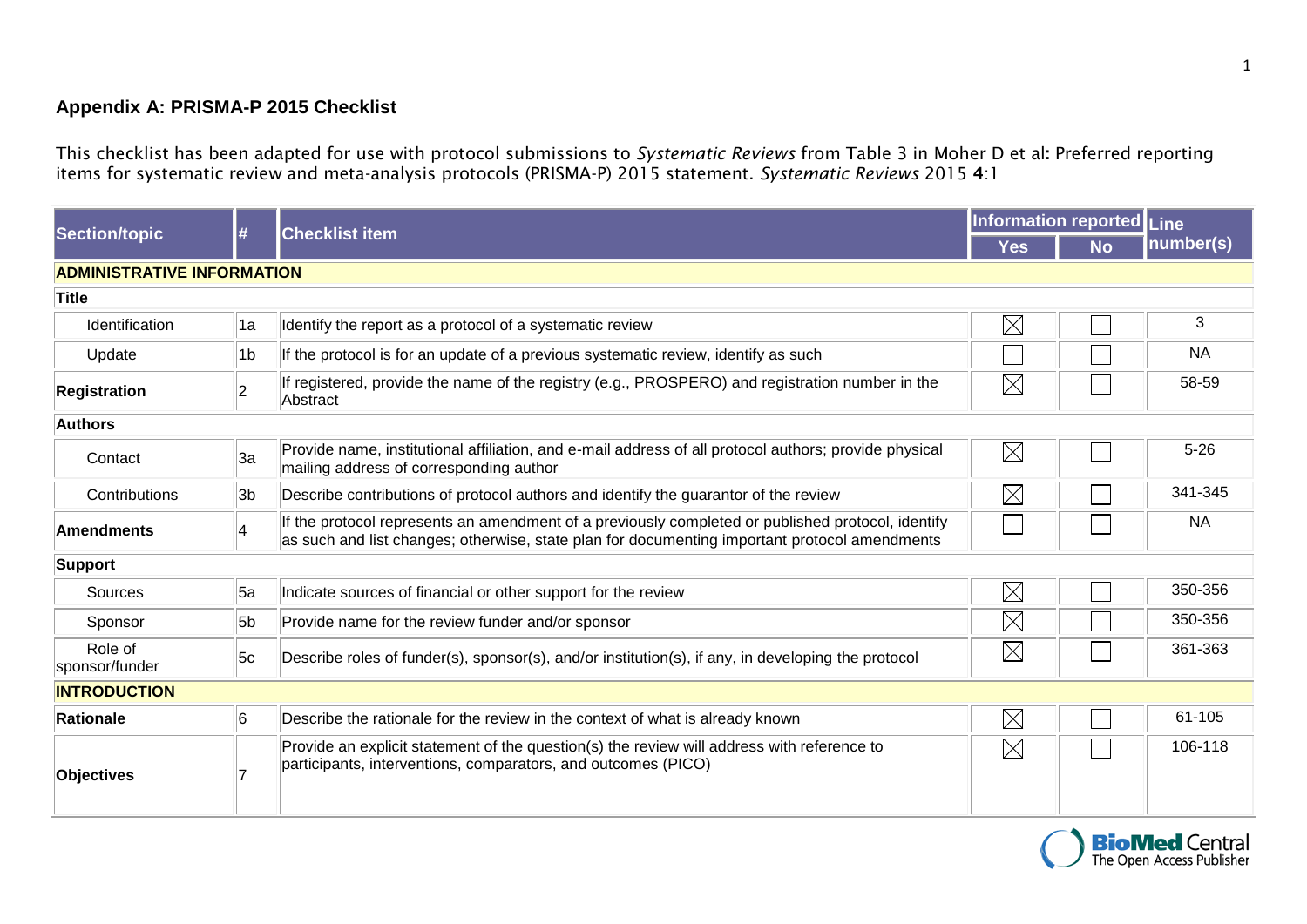| Section/topic                         | l#              | <b>Checklist item</b>                                                                                                                                                                                                                             | Information reported |           | Line                 |  |  |  |
|---------------------------------------|-----------------|---------------------------------------------------------------------------------------------------------------------------------------------------------------------------------------------------------------------------------------------------|----------------------|-----------|----------------------|--|--|--|
|                                       |                 |                                                                                                                                                                                                                                                   | <b>Yes</b>           | <b>No</b> | number(s)            |  |  |  |
| <b>METHODS</b>                        |                 |                                                                                                                                                                                                                                                   |                      |           |                      |  |  |  |
| <b>Eligibility criteria</b>           | 8               | Specify the study characteristics (e.g., PICO, study design, setting, time frame) and report<br>characteristics (e.g., years considered, language, publication status) to be used as criteria for<br>eligibility for the review                   | $\boxtimes$          |           | 155-230              |  |  |  |
| <b>Information sources</b>            | ۱9.             | Describe all intended information sources (e.g., electronic databases, contact with study authors,<br>trial registers, or other grey literature sources) with planned dates of coverage                                                           | $\boxtimes$          |           | 231-243              |  |  |  |
| Search strategy                       | 10              | Present draft of search strategy to be used for at least one electronic database, including planned<br>limits, such that it could be repeated                                                                                                     | $\boxtimes$          |           | 237 (Appendix<br>B)  |  |  |  |
| <b>STUDY RECORDS</b>                  |                 |                                                                                                                                                                                                                                                   |                      |           |                      |  |  |  |
| Data management                       | 11a             | Describe the mechanism(s) that will be used to manage records and data throughout the review                                                                                                                                                      | $\boxtimes$          |           | 237-238              |  |  |  |
| Selection process                     | 11 <sub>b</sub> | State the process that will be used for selecting studies (e.g., two independent reviewers) through<br>each phase of the review (i.e., screening, eligibility, and inclusion in meta-analysis)                                                    | $\boxtimes$          |           | 245-255              |  |  |  |
| Data collection<br>process            | 11c             | Describe planned method of extracting data from reports (e.g., piloting forms, done independently,<br>in duplicate), any processes for obtaining and confirming data from investigators                                                           | $\boxtimes$          |           | 268-275              |  |  |  |
| Data items                            | 12              | List and define all variables for which data will be sought (e.g., PICO items, funding sources), any<br>pre-planned data assumptions and simplifications                                                                                          | $\boxtimes$          |           | 256-267              |  |  |  |
| <b>Outcomes and</b><br>prioritization | 13              | List and define all outcomes for which data will be sought, including prioritization of main and<br>additional outcomes, with rationale                                                                                                           | $\boxtimes$          |           | 211-217 &<br>264-267 |  |  |  |
| Risk of bias in<br>individual studies | 14              | Describe anticipated methods for assessing risk of bias of individual studies, including whether this<br>will be done at the outcome or study level, or both; state how this information will be used in data<br>synthesis                        | $\boxtimes$          |           | 276-279              |  |  |  |
| DATA                                  |                 |                                                                                                                                                                                                                                                   |                      |           |                      |  |  |  |
| <b>Synthesis</b>                      | 15a             | Describe criteria under which study data will be quantitatively synthesized                                                                                                                                                                       | $\boxtimes$          |           | 280-286              |  |  |  |
|                                       | 15 <sub>b</sub> | If data are appropriate for quantitative synthesis, describe planned summary measures, methods of<br>handling data, and methods of combining data from studies, including any planned exploration of<br>consistency (e.g., $I^2$ , Kendall's tau) |                      |           | <b>NA</b>            |  |  |  |
|                                       | 15 <sub>c</sub> | Describe any proposed additional analyses (e.g., sensitivity or subgroup analyses, meta-<br>regression)                                                                                                                                           |                      |           | <b>NA</b>            |  |  |  |
|                                       | 15d             | If quantitative synthesis is not appropriate, describe the type of summary planned                                                                                                                                                                | $\boxtimes$          |           | 287-304              |  |  |  |
| Meta-bias(es)                         | 16              | Specify any planned assessment of meta-bias(es) (e.g., publication bias across studies, selective                                                                                                                                                 |                      |           | <b>NA</b>            |  |  |  |